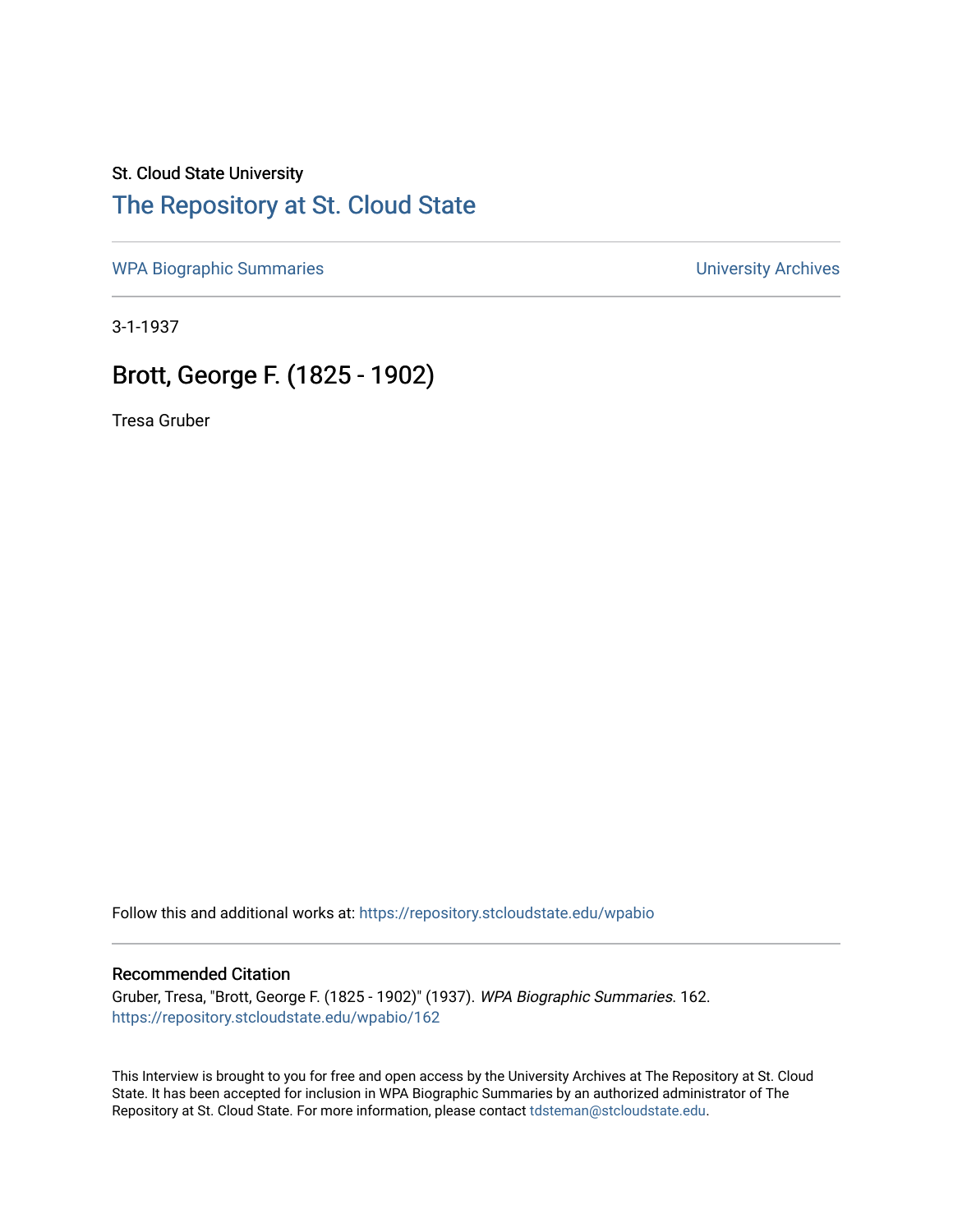### BROTT, GEORGE F. File No.  $B-167$

George F. Brott, born in Tolland, Connecticut July 25, 1825; died in Washington, D. C. in 1902. He came to Minnesota in 1850; was elected sheriff of Ramsey county, the next year, founded Sauk Rapids, St. Cloud, and Breckenridge.

> Copied from: Date Copied: By: Linnesota Biography arch 1, 1937 Tresa Gruber Page 80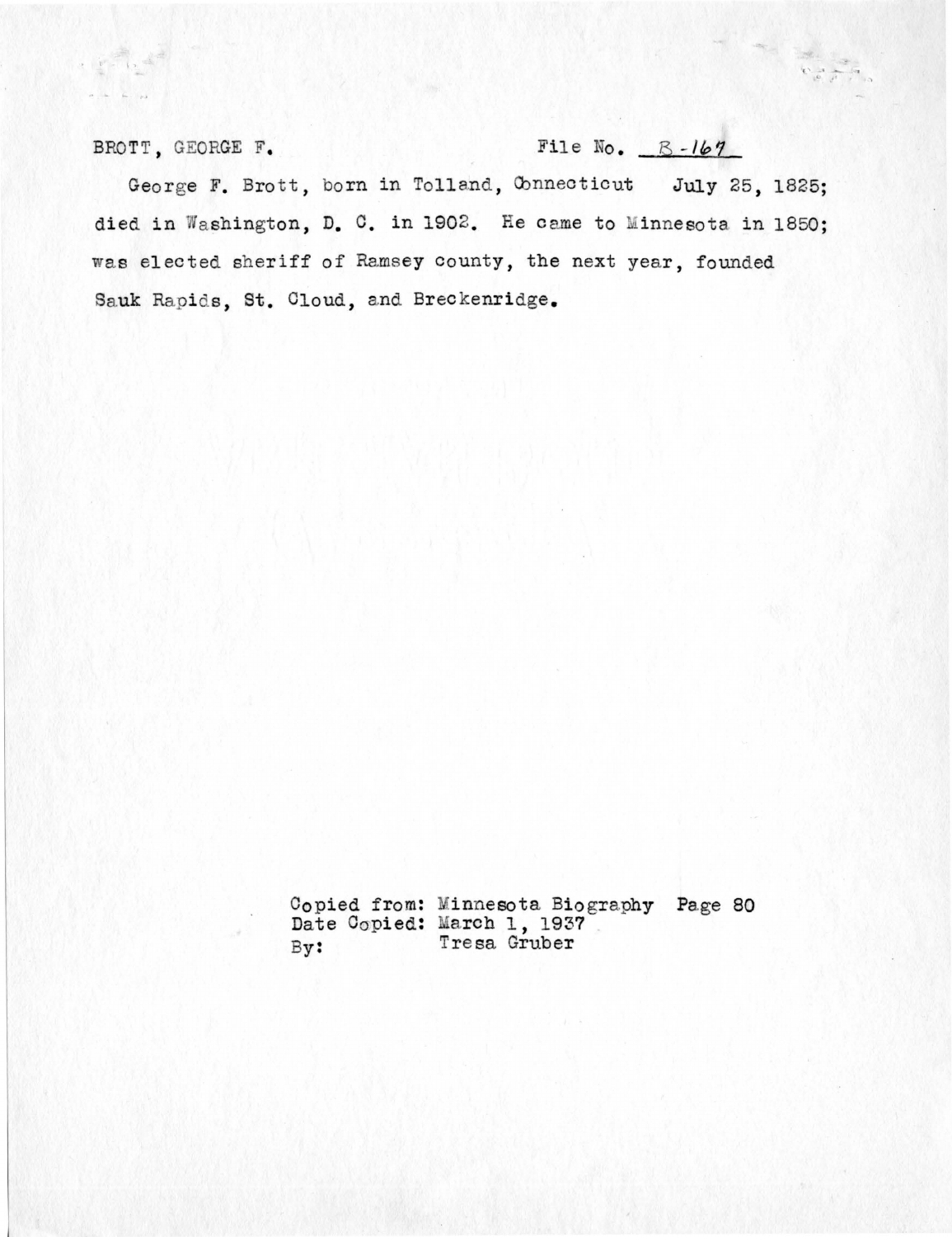TAKEN FROM THE CENSUS RECORDS OF 1860 Enumerated June 4, 1860 By-- C. Grandelmeyer Post Office -- St. Cloud Page No. 11 George F. Brott Age 34  $Sex$ Male Occupation Real-Estate Dealer New York Born Mary G. Brott Age 26 Female  $Sex$ Occupation Massachusetts Born George C. Brott Age 7 Male Sex Occupation Minnesota Born Charles C. Brott Age 4 Sex Male Occupation Born Minnesota Frederick Brott Age 8 months Male Sex Occupation Minnesota Born

(Living in the household of Charles T. Stearns)